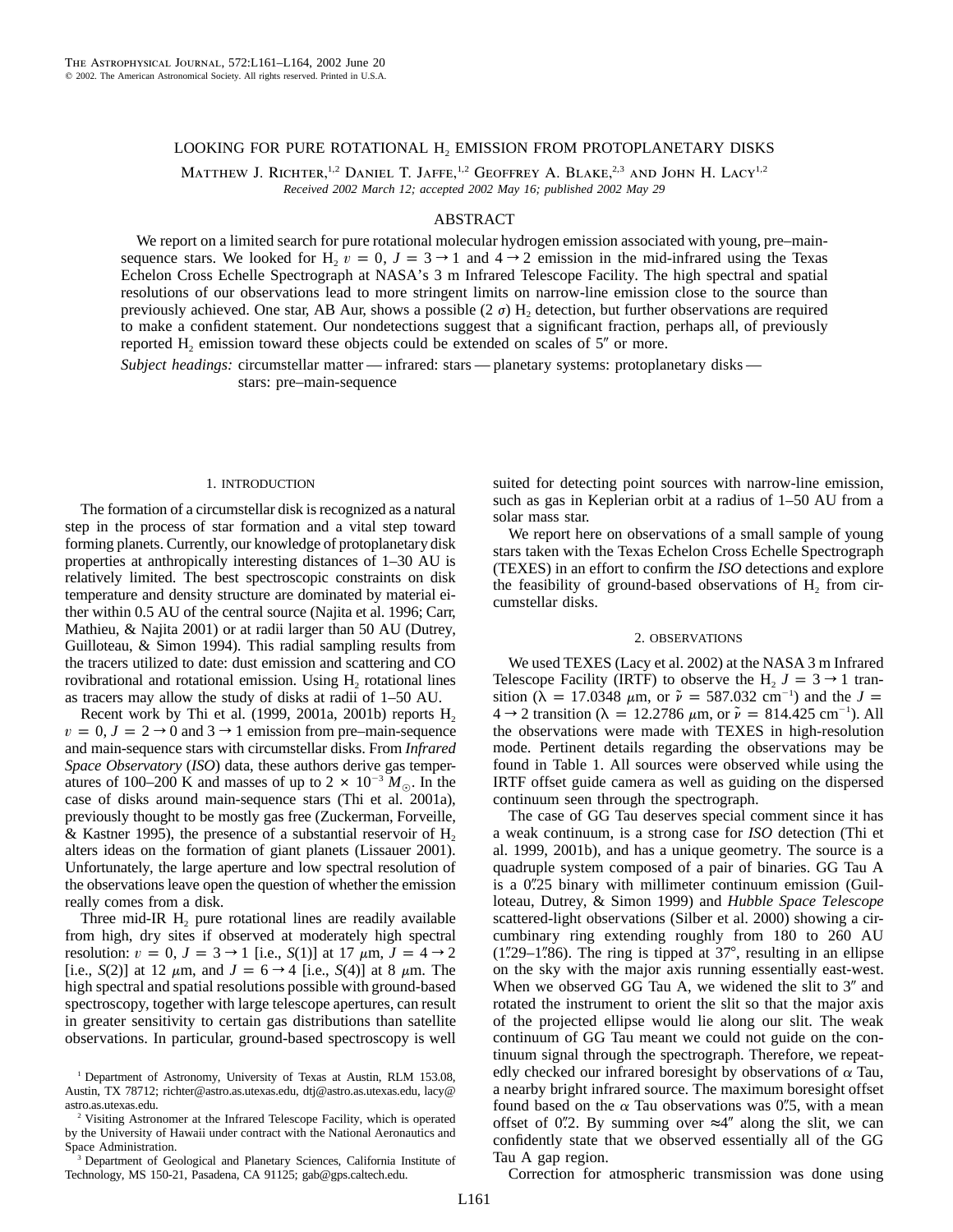| <u> O DOLIN (ALITOT) - ITTI O INITI I I I OT</u> |                       |                                                              |                        |                         |                         |  |  |  |  |  |
|--------------------------------------------------|-----------------------|--------------------------------------------------------------|------------------------|-------------------------|-------------------------|--|--|--|--|--|
| Star                                             | Line                  | <b>Resolving Power</b><br>$(R \equiv \lambda/\delta\lambda)$ | Slit Width<br>(arcsec) | Slit Length<br>(arcsec) | Integration Time<br>(s) |  |  |  |  |  |
| $GG$ Tau $\ldots \ldots \ldots$                  | $J = 3 \rightarrow 1$ | 40,000                                                       | 3.0                    | $11.5^{\circ}$          | 7000                    |  |  |  |  |  |
| $AB$ Aur $\ldots$                                | $J = 3 \rightarrow 1$ | 60,000                                                       | 2.0                    | 11.5                    | 1800                    |  |  |  |  |  |
|                                                  | $J = 4 \rightarrow 2$ | 83,000                                                       | 1.4                    | 7.5                     | 2600                    |  |  |  |  |  |
| $HD$ 163296                                      | $J = 3 \rightarrow 1$ | 60,000                                                       | 2.0                    | 11.5                    | 2400                    |  |  |  |  |  |
| $GW$ Ori $\ldots \ldots$                         | $J = 3 \rightarrow 1$ | 60,000                                                       | 2.0                    | $11.5^{\circ}$          | 1600                    |  |  |  |  |  |
|                                                  | $J = 4 \rightarrow 2$ | 83,000                                                       | 1.4                    | 7.5                     | 3800                    |  |  |  |  |  |
| $L1551$ IRS5                                     | $J = 3 \rightarrow 1$ | 60,000                                                       | 2.0                    | 11.5                    | 2000                    |  |  |  |  |  |
| $DG$ Tau $\ldots$                                | $J = 4 \rightarrow 2$ | 83,000                                                       | 1.4                    | 7.5                     | 4800                    |  |  |  |  |  |

TABLE 1 Observation Information

<sup>a</sup> Slit was aligned east-west. Normally, the slit orientation is north-south.

bright infrared continuum objects, either stars or asteroids. Although most stars later than spectral type G show photospheric features at  $R \ge 20,000$ , we can locate features using the Kitt Peak Sunspot Atlas (Wallace, Livingston, & Bernath 1994) and the ATMOS3 photospheric atlas (Geller 1992), and we know that there are no features near the  $H<sub>2</sub>$  transitions. Asteroids have no features at our resolution. Both the  $J = 3 \rightarrow 1$  and  $4 \rightarrow 2$ lines are near telluric atmospheric lines, but the Doppler shift of the source, the Earth's motion, and the high spectral resolution available with TEXES helped to minimize atmospheric effects.



FIG. 1.—H<sub>2</sub>  $J = 3 \rightarrow 1$  ( $\lambda = 17.035 \mu$ m) observations of the three sources observed by TEXES with reported *ISO* detections: (*a*) GG Tau, (*b*) AB Aur, and (*c*) HD 163296. In all cases, data (*histograms*) are overplotted with Gaussians that have integrated line flux equal to that reported in Thi et al. (2001b). The narrow Gaussian (*dotted lines*) matches our instrumental resolution: FWHM = 7.5 km s<sup>-1</sup> for GG Tau and 5 km s<sup>-1</sup> for AB Aur and HD 163296. The wide Gaussian (*dashed line*) has  $FWHM = 30$  km s<sup>-1</sup>. Gaussians are centered on the systemic velocity. At this wavelength, the spectral order is larger than the detector; regions of the spectrum set to 0 Jy are not sampled. Increased noise toward negative velocities is due to increasing telluric opacity.

Flux calibration was done using a blackbody and standard stars.

## 3. RESULTS

The data were reduced using the TEXES data pipeline (Lacy et al. 2002). We extracted spectra from the data with several strategies: optimal extraction of the point source to look for emission coincident with the continuum, sums over the nodded region to look for diffuse emission covering half the slit length, and selected sums along the slit to look for isolated emission offset from the point source. We saw no evidence for extended emission in any spectrum, although uniform emission on  $\approx 5$ " scales would not be recovered.

Figure 1 presents  $J = 3 \rightarrow 1$  spectra for the three sources we observed that also have reported *ISO* detections: GG Tau, AB Aur, and HD 163296. To indicate the line flux reported by Thi et al. (2001b), we overplot Gaussians with an integrated line flux equal to the *ISO* measurements. Since *ISO* was unable to resolve the line profiles, we have simply assumed Gaussian FWHM values to match our resolution (5 or 7.5 km  $s^{-1}$ , depending on slit width) and  $30 \text{ km s}^{-1}$ , with the Gaussians centered at the systemic  $V_{LSR}$ . The figures clearly show a discrepancy between the reported line flux and our observations.

Of all our spectra, only the AB Aur 12  $\mu$ m spectrum shows a possible detection (Fig. 2). A Gaussian fit to the AB Aur data finds a feature centered at the systemic velocity with FWHM =  $0.5$  km s<sup>-1</sup> and a line flux of  $2.0(\pm1.0) \times 10^{-14}$  ergs  $s^{-1}$  cm<sup>-2</sup>. There are no terrestrial lines and no photospheric absorption lines in the comparison star at this frequency that might artificially produce an emission feature. We discuss the implications of these data, particularly in light of the nondetection of the  $J = 3 \rightarrow 1$  line, below.

Table 2 summarizes the results for all our observations. In all cases, we measure continuum levels comparable to past measurements, although the noise for GG Tau is such that many pixels must be combined to obtain a significant continuum measurement. We established line flux errors by summing over the number of pixels corresponding to the assumed line widths at all parts of the spectrum with comparable atmospheric transmission. We then use the line flux upper limit for the more conservative case of a 30 km  $s^{-1}$  FWHM line to calculate a maximum mass of  $H_2$  assuming temperatures of 150 and 300 K. Note that these masses assume no extinction and do not include gas in equilibrium with optically thick dust.

### 4. DISCUSSION

We observed six sources with reasonable evidence for disks and report no convincing detection of H<sub>2</sub> pure rotational emission. Our nondetections have bearing on the interpretation of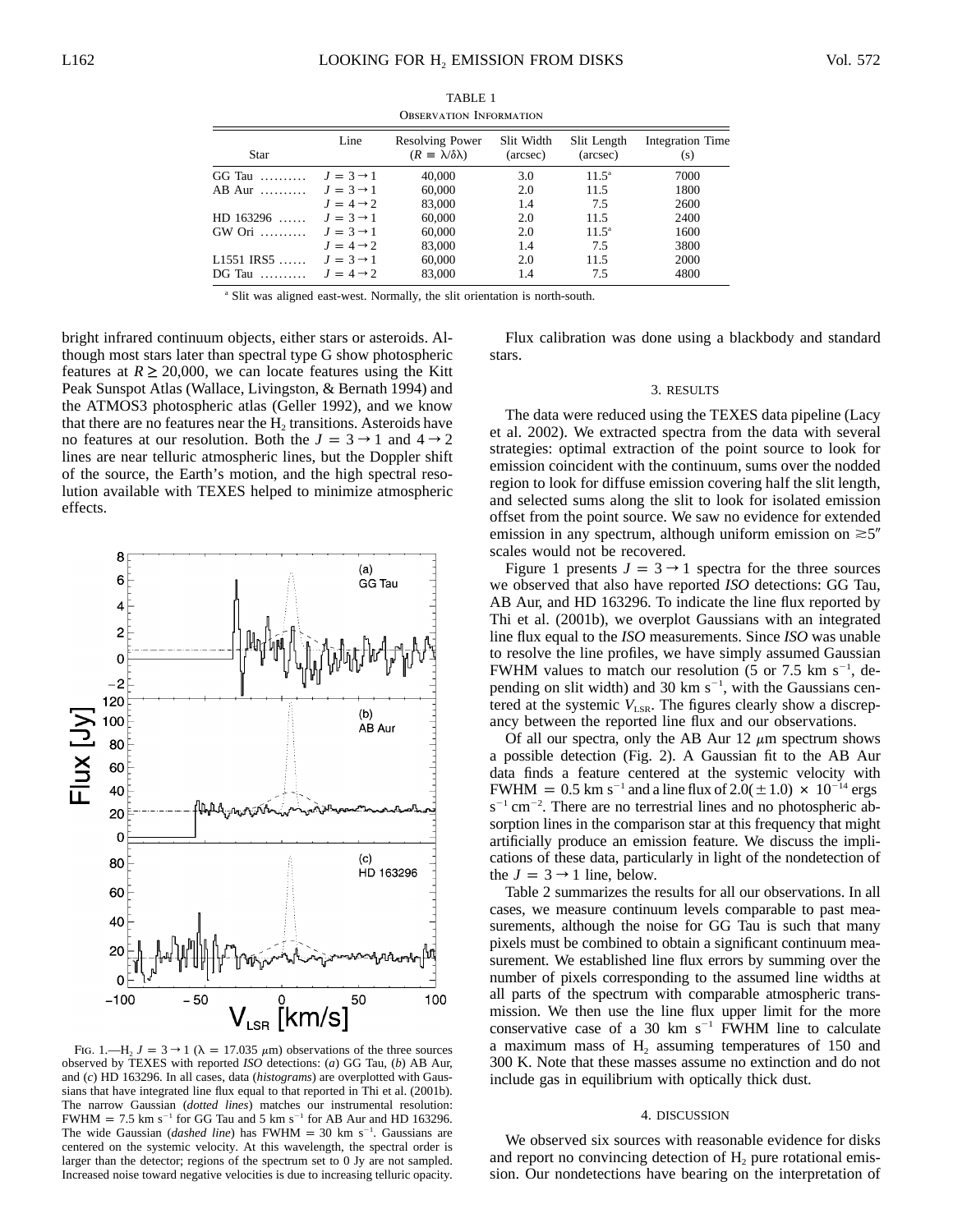

FIG. 2.—H<sub>2</sub>  $J = 4 \rightarrow 2$  ( $\lambda = 12.279 \mu$ m) spectrum of AB Aur. One complete order (out of eight) is shown, but the region near  $-40 \text{ km s}^{-1}$  where the terrestrial atmospheric transmission is less than 75% is set to zero. Data (*histogram*) are overplotted with a Gaussian fit. Resulting fit has FWHM =  $10.5$  km s<sup>-1</sup> and centroid at the systemic velocity. Dotted line shows the spectrum of Capella (divided by 10), the atmospheric calibrator. Features in Capella near  $-80$  and  $+70$  km s<sup>-1</sup> are photospheric OH absorption. Although we attempted to correct for the OH absorption before dividing AB Aur by Capella, some contamination may still be present.

previous *ISO* reports and on the distribution of gas and dust in these sources. In all cases where we set limits, those limits are subject to uncertainties in the assumed gas temperature and the assumed line widths. To provide an example of our sensitivity to these assumptions, we include two line widths and two gas temperatures in Table 2.

Three reported  $ISO$  detections of  $H<sub>2</sub>$  from circumstellar disks, out of three tested, are not seen with TEXES. For *ISO* to detect emission that we would miss, the emission could be either extended or spectrally broad. Given that the *ISO*/Short Wavelength Spectrometer aperture at 17  $\mu$ m covered 14" × 27", compared with our effective aperture of  $2'' \times 2''$  (280 AU  $\times$ 280 AU at Taurus:  $d = 140$  pc), and that *ISO* detected H<sub>2</sub> rotational lines from molecular clouds with even fairly modest incident UV fields (Li et al. 2002), the presence of extended emission is possible. Thi et al. (2001b) address this issue using 12CO 3–2 emission and conclude that GG Tau shows no contaminating molecular material and that the bulk of molecular material for HD 163296 lies in the disk but that AB Aur may have a significant contribution from an extended envelope. For the case of broad lines, we believe we would have seen lines as broad as  $\approx 50$  km s<sup>-1</sup> (see Fig. 1 and Table 2). Even for the case of GG Tau, we would have seen a line as broad as 30 km s<sup>-1</sup> at the 2  $\sigma$  level, given the best-fit line flux in Thi et al. (2001b), although the uncertainties are large enough that these observations may not be in conflict, especially for a broad line. Recent H<sub>2</sub>  $v = 1 \rightarrow 0$ ,  $J = 3 \rightarrow 1$  observations at 2  $\mu$ m show line widths lower than 15 km  $s^{-1}$  for GG Tau (J. Bary 2002, in preparation), while CO rovibrational emission toward AB Aur is unresolved at 12 km  $s^{-1}$  (G. Blake 2002, in preparation). Although the relationship between these tracers and the pure rotational  $H_2$  emission depends in detail upon the excitation mechanism, these observations show that our assumption of 30 km  $s^{-1}$  line widths when calculating mass upper limits is likely conservative. As a fiducial point, the projected Kepler ian velocity at a distance of 1 AU around GG Tau Aa  $(M = 0.8 M_{\odot}$ ; White et al. 1999) and assuming any circumstellar disk has the same orientation as the more extended circumbinary ring (inclination  $i = 37^{\circ}$ ) would be  $v = 16$  km s<sup>-1</sup>. For AB Aur, taking  $M = 2.4 M_{\odot}$  (van den Ancker, de Winter, & Tjin A Dije 1998) and inclination  $i < 45^{\circ}$  (Grady et al. 1999), the projected Keplerian velocity would be  $v < 32$  km s<sup>-1</sup>. Of course, emission lines broadened by Keplerian rotation will generally have widths broader than their characteristic Keplerian velocity.

Although TEXES is a relatively new instrument, we feel reasonably confident in our results. The successful detection of continuum emission from each source at levels consistent with past observations means we were pointed at the source and that our flux determinations are not dramatically in error. We have detected  $H_2$  rotational emission in sources such as Uranus (L. Trafton 2000, private communication) and NGC 7027 (H. Dinerstein 2002, in preparation). The *ISO* detections are the result of special data processing and are near the sensitivity limit (Thi et al. 2001b). Because the *ISO* reports of molecular gas reservoirs around main-sequence stars such as  $\beta$  Pic (Thi et al. 2001a) have such important ramifications for our understanding of planetary formation, the current nondetections in pre–main-sequence disk sources strongly argue for follow-up observations of the main-sequence stars observed by *ISO*, all of which are reported to be "medium-confidence"

TABLE 2 Results Summary

| <b>SOURCE</b> | ISO RESULTS <sup>a</sup> |                                                                                         | <b>TEXES OBSERVATIONS</b> |                                |                                                                    |                |                                              |                       |  |
|---------------|--------------------------|-----------------------------------------------------------------------------------------|---------------------------|--------------------------------|--------------------------------------------------------------------|----------------|----------------------------------------------|-----------------------|--|
|               | $F_{\cdot \cdot}$        | $J = 3 \rightarrow 1$<br>Line Flux<br>$(x 10^{-14} \text{ ergs s}^{-1} \text{cm}^{-2})$ | $(\mu m)$                 | $F_{\cdot}^{\text{b}}$<br>(Jy) | Line $Fluxc$<br>$(x 10^{-14} \text{ ergs s}^{-1} \text{ cm}^{-2})$ |                | Mass <sup>d</sup><br>$(x 10^{-5} M_{\odot})$ |                       |  |
|               | (Jy)                     |                                                                                         |                           |                                | 5 km $s^{-1}$                                                      | 30 km $s^{-1}$ | 150 K                                        | 300 K                 |  |
| GG Tau        | 1.1                      | 2.8(0.8)                                                                                | 17                        | 0.7(1.4)                       | $<1.6^\circ$                                                       | < 3.9          | $<$ 47                                       | < 3.0                 |  |
| AB Aur        | 24.4                     | 30(9)                                                                                   | 17                        | 22.7(2.3)                      | <3.3                                                               | $22 - 2$       | 5, 91                                        | 5.9                   |  |
|               | $\cdots$                 | $\cdots$                                                                                | 12                        | 18.7(1.3)                      | $< 4.0^{\rm f}$                                                    | $\cdots$       | $< 1250$ <sup>f</sup>                        | ${<}8.7$ <sup>f</sup> |  |
| $HD$ 163296   | 16.9                     | 22(6)                                                                                   | 17                        | 15.3(2.5)                      | < 2.0                                                              | < 5.1          | <46                                          | <3.0                  |  |
| $L1551$ IRS5  | $\cdots$                 | $\cdots$                                                                                | 17                        | 20.0(1.7)                      | <1.4                                                               | <4.3           | < 51                                         | <3.3                  |  |
| GW Ori        | $\cdots$                 | $\cdots$                                                                                | 17                        | 6.8(2.0)                       | < 1.6                                                              | <3.9           | $<$ 330                                      | < 21.0                |  |
|               | $\cdots$                 | $\cdots$                                                                                | 12                        | 6.1(0.5)                       | < 0.5                                                              | 2.2            | < 5300                                       | $<$ 37.0              |  |
| $DG$ Tau      | $\cdots$                 | $\cdots$                                                                                | 12                        | 5.9(0.5)                       | <0.6                                                               | <3.0           | < 880                                        | <6.2                  |  |

<sup>a</sup> From Thi et al. 2001b, with 1  $\sigma$  errors given in parentheses.<br><sup>b</sup> Errors given are 1  $\sigma$  per pixel. Continuum level determined from more than 450 pixels where the atmospheric transmission is reasonably good.

Upper limits are 3  $\sigma$  assuming Gaussian FWHM of 5 and 30 km s<sup>-1</sup>, except as noted.

<sup>d</sup> Mass upper limits assume 30 km s<sup>-1</sup> FWHM Gaussian line profile, except as noted, and assume a temperature of 150 or 300 K.

 $\textdegree$  Assuming FWHM = 7.5 km s<sup>-1</sup> due to three slits.

<sup>f</sup> Derived from fit to feature at systemic velocity plus 2  $\sigma$  (see text). Fitted FWHM = 10.5 km s<sup>-1</sup>.